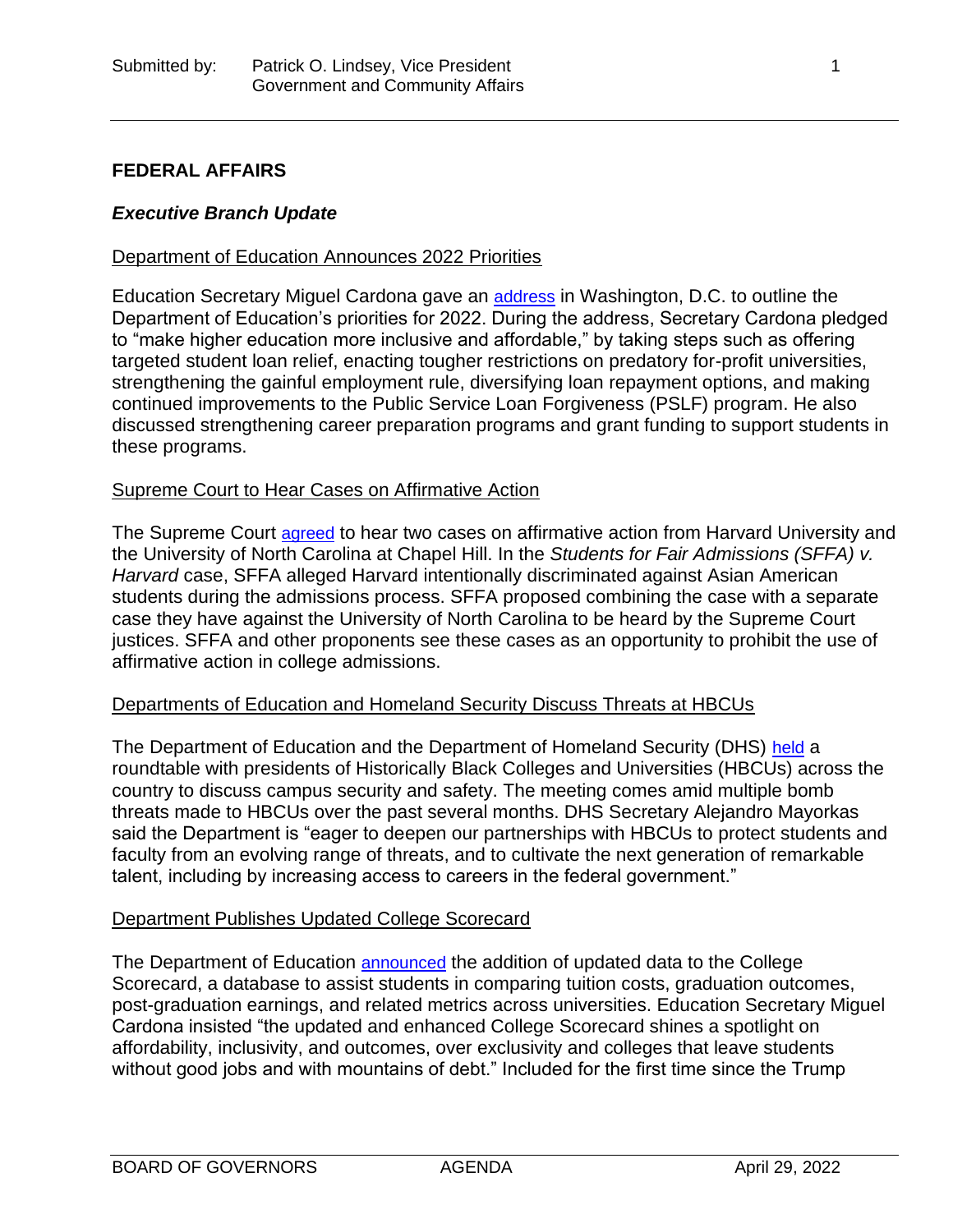Administration, the updated College Scorecard now also includes institution-level earnings data to give potential students an overview of alumni earning potential.

### Department Considers New Consumer Reporting Requirements

Reports emerged that the Department of Education is considering requiring colleges and universities to disclose the salary and graduation outcomes of enrolled students and portray the data by academic program. While the Department of Education already collects most of this information, the Department would separate this data by program, as opposed to institution. This new rule would apply to private non-profit, for-profit, and public non-profit institutions. The Department will consider this regulatory change as part of their [negotiated](https://www2.ed.gov/policy/highered/reg/hearulemaking/2021/index.html?src=rn#ipec)  [rulemaking session](https://www2.ed.gov/policy/highered/reg/hearulemaking/2021/index.html?src=rn#ipec) by the end of March.

#### President Biden Delivers State of the Union Address

President Joe Biden gave his State of the Union address. While most of his speech focused on conflict in Ukraine, health care, and the economy, he also dedicated a portion of his speech to education. In his speech he expressed support for raising Pell Grants, increasing support for Historically Black Colleges and Universities (HBCUs), and making additional investments in community colleges. Notably, the speech did not include any mention of forgiving student loans.

#### President Biden Announces Supreme Court Nominee

Late last week, President Biden nominated Judge Ketanji Brown Jackson to serve on the Supreme Court. If approved by the Senate, she will replace retiring Justice Stephen Breyer. When she served as a district court judge, she oversaw a case brought by Democratic state attorneys general against former Secretary of Education Betsy DeVos regarding a delay in implementation of the Obama Administration's gainful employment rules. Judge Jackson tossed out the case, arguing the attorneys general did not have the standing to bring the case to court in the first place. Regarding affirmative action, it is likely she will be forced to recuse herself from many of the high-profile cases heading to the Court, as she serves on the Board of Harvard University and K-12 schools, including Georgetown Day School and Montrose Christian School. The Senate Judiciary Committee is expected to approve Judge Jackson along party lines, and since Sen. Joe Manchin (D-WV) announced his support for her nomination, a floor vote on the Senate is expected to succeed as well.

# CDC Releases New Mask Guidance

The Centers for Disease Control and Prevention (CDC) [published](https://www.politico.com/news/2022/02/25/americans-can-take-off-masks-cdc-covid-00011943) new guidance for masking based on community spread and hospitalization rates. For individuals and schools in low and medium spread areas of the country, the CDC said masking can be based on personal preference. Low and medium spread areas cover almost three-quarters of the country. The agency declined to recommend that those who are unvaccinated should always wear masks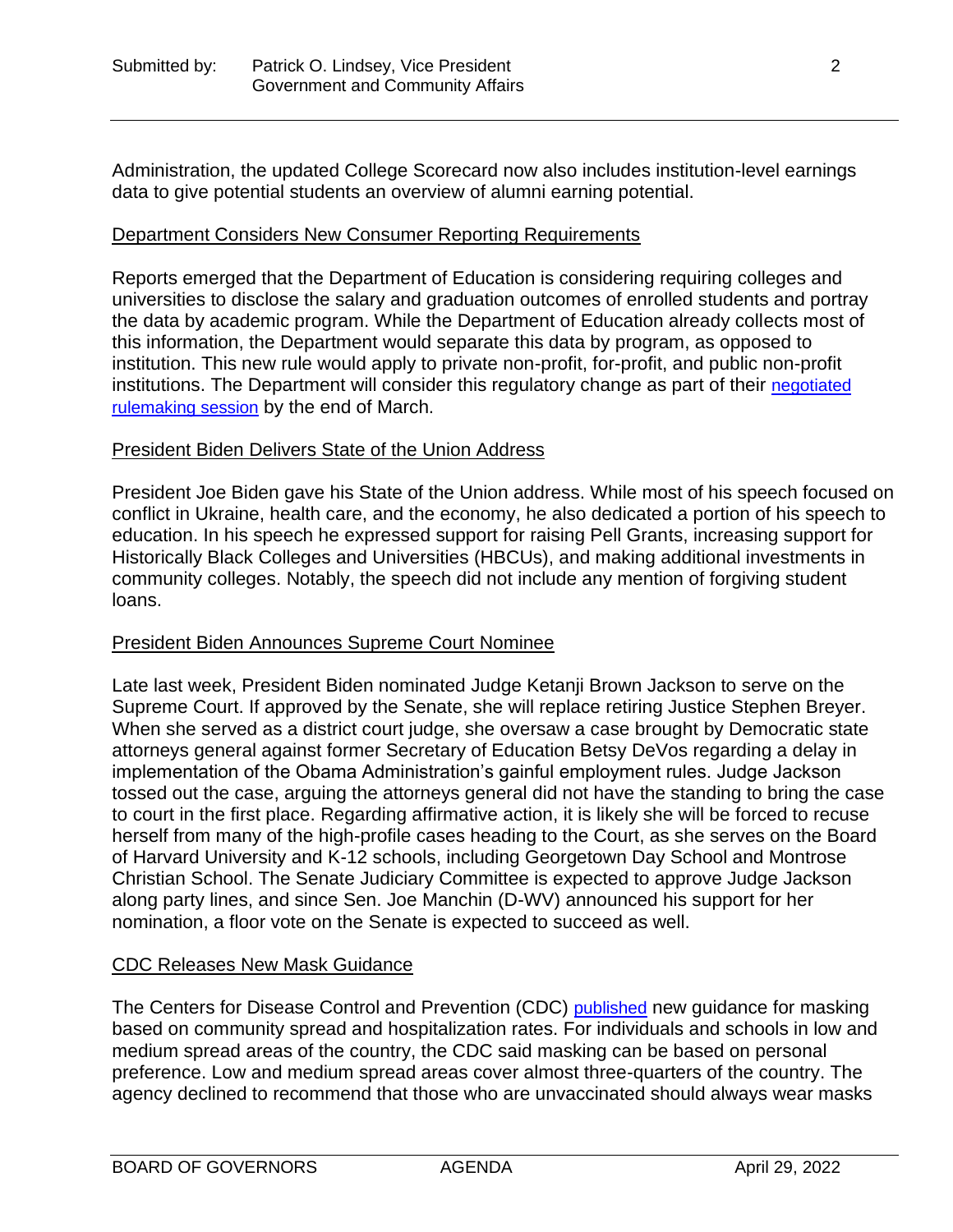but continued to recommend individuals get vaccinated and boosted. In response to the announcement, Secretary of Education Miguel Cardona said this announcement will ensure "we can continue to keep schools safely open while allowing for educators and parents to get back to focusing on what is most important: our students' futures. Moving forward, districts should continue to work with local health experts, parents, and educators to identify what works best for their communities and consider the appropriate mitigation strategies needed to keep students and staff safe."

### Department of Education Announces New Strategy for Student Loan Management

The Office of Federal Student Aid (FSA) at the Department of Education released a new proposal to help students manage their student loan payments. According to the new plans, the Department will be awarding multiple contracts to loan servicers with the hope of one day merging all payment platforms into one singular portal on StudentAid.gov. Each contracted loan servicer will be responsible for staffing their own call centers and managing student questions and concerns. The Department is accepting comments on their [draft proposal](https://sam.gov/opp/799f4f6a2812407985baca278620a753/view) until March 9, 2022. Ranking Member of the House Education and Labor Committee Virginia Foxx (R-NC) was critical of the proposal, arguing "this is yet another sign the Department does not have a cohesive, workable plan for the future of student loan servicing."

# President Biden Ends China Initiative at DOJ

President Joe Biden announced he would be ending the China Initiative at the Department of Justice (DOJ). The program was originally launched under the previous Administration to investigate funding from China for research in the United States and suspected espionage. Critics of the Initiative argued the DOJ unfairly targeted Chinese researchers or other university researchers for failing to disclose any funding ties or partnerships with China. Instead, the DOJ will be implementing a broader program titled "The Strategy for Countering Nation-State Threats" to address threats from countries like Russia, Iran, and North Korea, in addition to China.

# EPA Creates HBCU Council

The Environmental Protection Agency (EPA) announced a new internal council to increase collaboration with Historically Black Colleges and Universities (HBCUs). The Council will be responsible for connecting HBCUs with grant and funding opportunities and creating hiring pathways for HBCU graduates. In response to the announcement, EPA Administrator Michael Reagan said he is "proud to create this council to assess ways we can strengthen our recruitment of students and provide broader support to help fortify HBCUs into the future."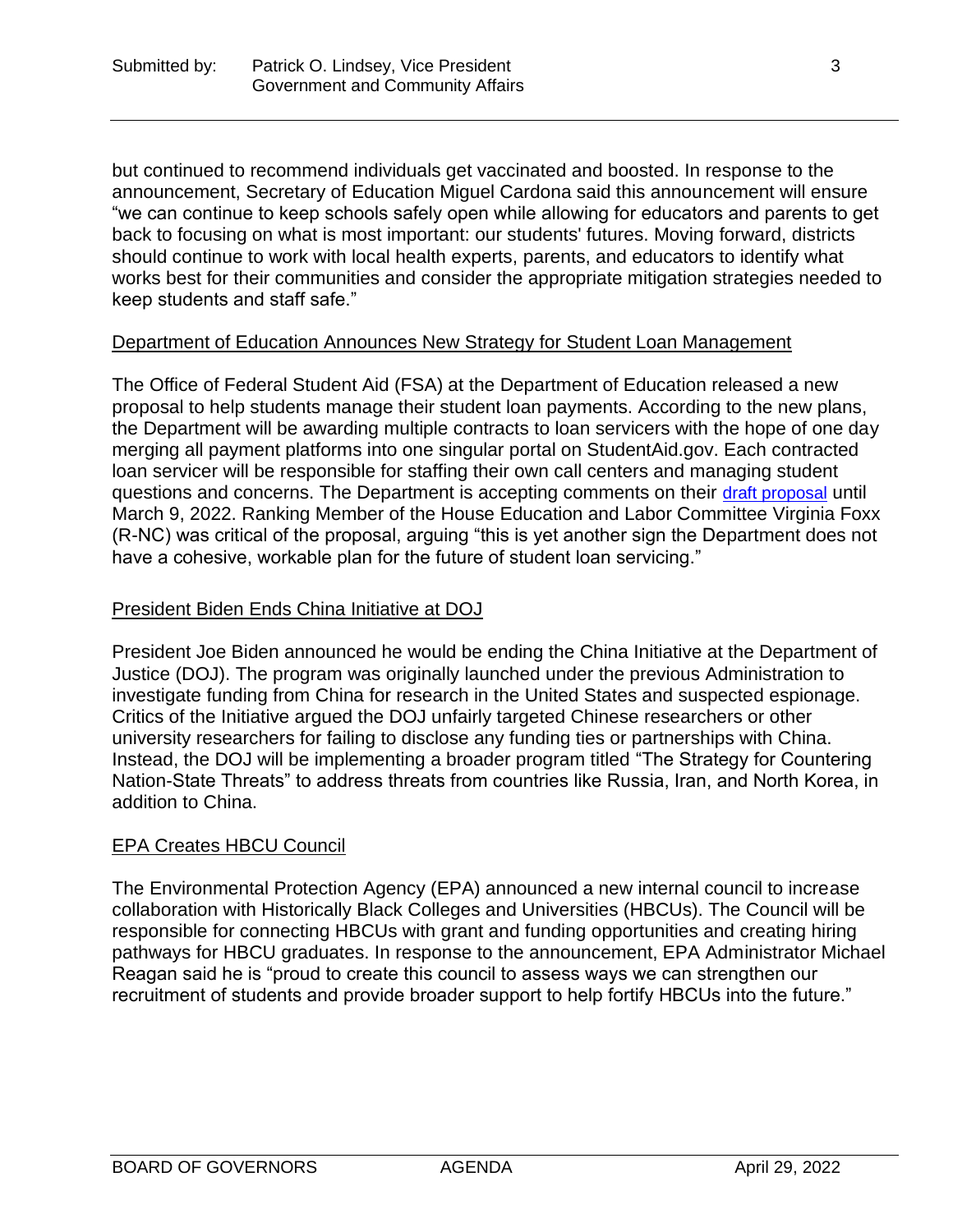# *Legislative Branch Update*

#### Lawmakers Request Memo on Student Loans

A group of 80 lawmakers led by Senate Majority Leader Chuck Schumer (D-NY) and Senator Elizabeth Warren (D-MA) sent a [letter](https://www.warren.senate.gov/newsroom/press-releases/warren-schumer-jayapal-pressley-omar-porter-urge-president-biden-to-deliver-on-promise-to-cancel-student-debt) to President Joe Biden requesting he release the Department of Education's memo on student loan forgiveness. The Department has been preparing the memo since April 2021. The letter also requested that the Biden Administration forgive \$50,000 per borrower, which "would give 36 million Americans permanent relief and aid the millions more who will eventually resume payments their best chance at thriving in our recovering economy.

#### House Releases American Competes Act

The House of Representatives released the *America Competes Act* ([H.R. 4521](https://www.congress.gov/bill/117th-congress/house-bill/4521)), the counterpart to the Senate's *United States Innovation and Competition Act (USICA)* ([S.1260](https://www.congress.gov/bill/117th-congress/senate-bill/1260?q=%7B%22search%22%3A%5B%22United+States+Innovation+and+Competition+Act+of+2021%22%5D%7D&s=1&r=1)). The bill would increase reporting requirements for universities receiving foreign funding, requiring them to report gifts of over \$100,000 per year or \$250,000 over three years. Unlike the Senate bill, the House bill neither requires research universities to create a database of foreign gifts granted to individual researchers or professors nor expands the requirements from the Committee on Foreign Investment in the United States (CFIUS). The House Rules Committee is expected to meet to consider the legislation next week.

#### Senators Send CFPB Letter on Student Loan Lenders

A group of nine Democratic Senators led by Senator Dick Durbin (D-IL) sent a [letter](https://www.durbin.senate.gov/imo/media/doc/Letter_CFPB%20Reqeust%20to%20Review%20SBPC%20Report_Final.pdf) to Consumer Financial Protection Bureau (CFPB) Director Rohit Chopra asking him to investigate reports about private student loan companies and servicers misrepresenting the possibility of bankruptcy discharge to student borrowers. The letter specifically references an investigation by the Student Borrower Protection Center (SPBC) that found student loan servicers were not informing borrowers that only "qualified education loans" are ineligible for discharge during bankruptcy. The report argued that many students do not meet the definition of qualified education loan because they have been offered loans fraudulently, and therefore are eligible for discharge. In the letter, the Senators criticize student loan servicers, alleging the companies "included misleading language in their promissory notes, misrepresenting to students that they could not discharge their loans in bankruptcy." The Senators indicated the CFPB's findings could inform future legislative action on student loan bankruptcy laws.

#### Lawmakers Send Letter on Antisemitism

A group of almost 40 lawmakers sent a [letter](https://lieu.house.gov/sites/lieu.house.gov/files/%5BFINAL%5D%20Lieu%20Letter%20to%20DOE%20regarding%20Title%20VI%20Complaint%20Processing%20%5B2.4.2022%5D.pdf) to Assistant Secretary for Civil Rights at the Department of Education Catherine Lhamon requesting that the Office for Civil Rights (OCR) provide technical assistance for institutions of higher education to address rising reports of antisemitism on college campuses. The lawmakers argued "Jewish students need assistance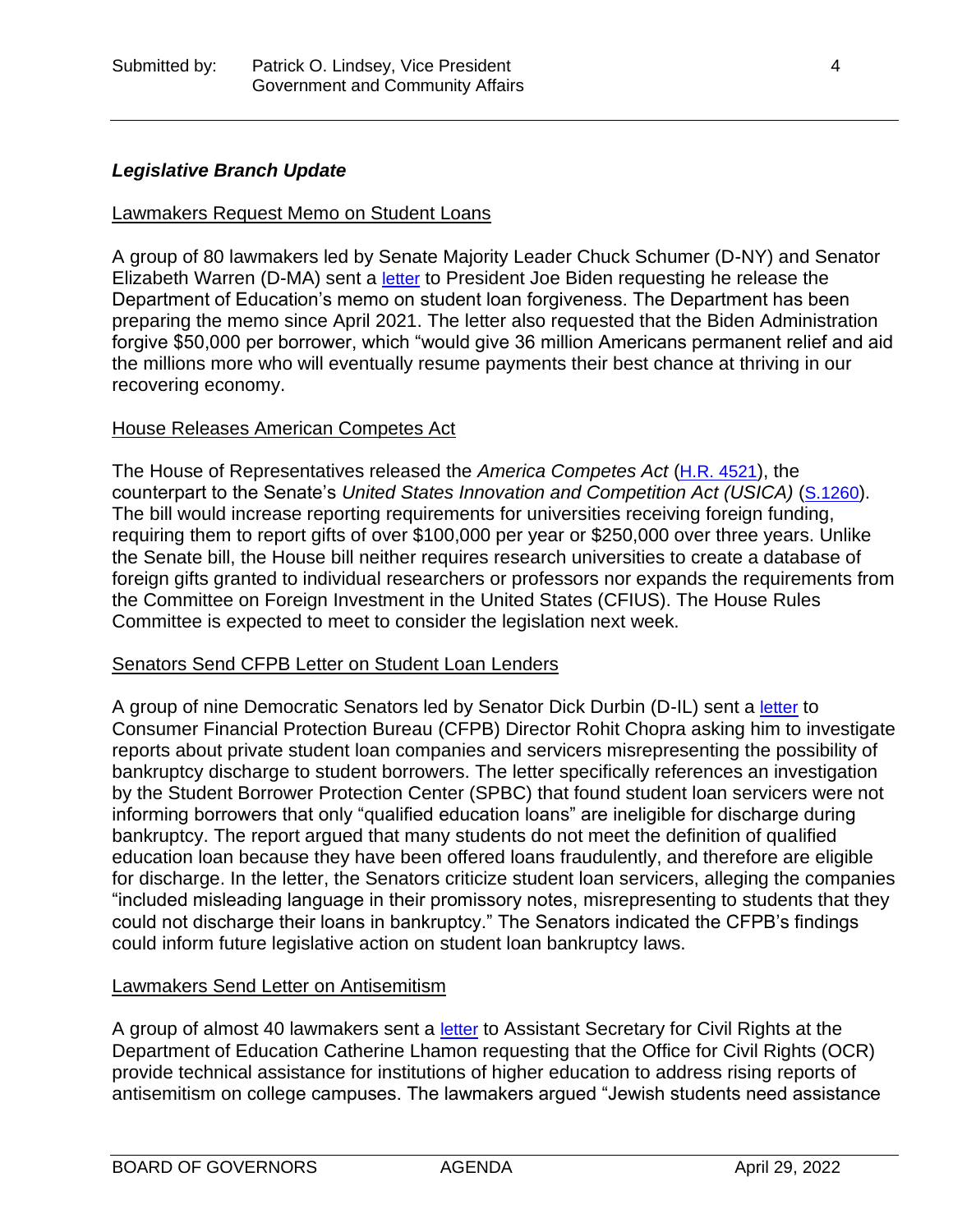and protection from the growing threat of antisemitism on American campuses." The letter also asks the Department of Education to advance rulemaking on antisemitism.

### Lawmakers Send Letter on HEERF

Reps. Marilyn Strickland (D-WA) and Alma Adams (D-NC) sent a [letter](https://strickland.house.gov/media/press-releases/strickland-adams-lead-bipartisan-bicameral-letter-support-historically-black) to Congressional leadership asking them to include language in the Fiscal Year (FY) 2022 appropriations bill to allow HBCUs to use funding from the Higher Education Emergency Relief Fund (HEERF) to "address deferred maintenance, improve public safety measures and preserve historic buildings on their campuses." Currently, money from the HEERF allocated through the COVID-19 relief bills cannot be used for infrastructure spending if it is unrelated to COVID-19. The letter was also signed by 32 other members of the House of Representatives and 9 members of the Senate.

### Education and Labor Committee Held Hearing on MSIs

On Wednesday, the House Education and Labor Subcommittee on Higher Education and Workforce Investment Subcommittee held a hearing titled: "Investing in Economic Mobility: The Important Role of Hispanic Serving Institutions and Other Minority Serving Institutions." Dr. José Luis Cruz Rivera, President, Northern Arizona University; Dr. Patricia Ramsey, President of Medgar Evers College; Dr. Janine Davidson, President, Metropolitan State University of Denver; and Dr. Robert Teranishi, Professor of Education, Morgan and Helen Chu Endowed Chair in Asian American Studies, University of California, Los Angeles served as witnesses. Broadly the hearing covered: (1) the impact of Minority Serving Institutions (MSIs) on the economic outcomes of students; (2) supporting modern student demands; (3) ensuring education and workforce alignment; (4) financial support and debt alleviation; and (5) federal funding and legislation.

# **STATE AFFAIRS**

#### Higher Education Budget

The Executive recommends \$1.85 billion gross, \$1.38 billion GF/GP, for the state's 15 public universities. This recommendation includes a 5% increase in base funding and an additional one-time 5% increase in operations funding. The Executive proposed utilizing \$12.7 million to phase in, over 4 years, a per-student "floor" of \$4,500. For universities with per-student funding below the floor the Governor proposes this separate allocation which in year one will bring each to \$3,500 per-pupil. The universities that would benefit include Oakland, UM-Flint, UM-Dearborn, Grand Valley, and Saginaw Valley. This proposal should be considered a respectful, and strategic, nod to the institutions who benefit as well as to the House Appropriations Chair who has championed the FYES/per-pupil approach to reviewing higher education financing. Finally, the Governor included \$141.5 million in a FY 22 supplemental proposal to support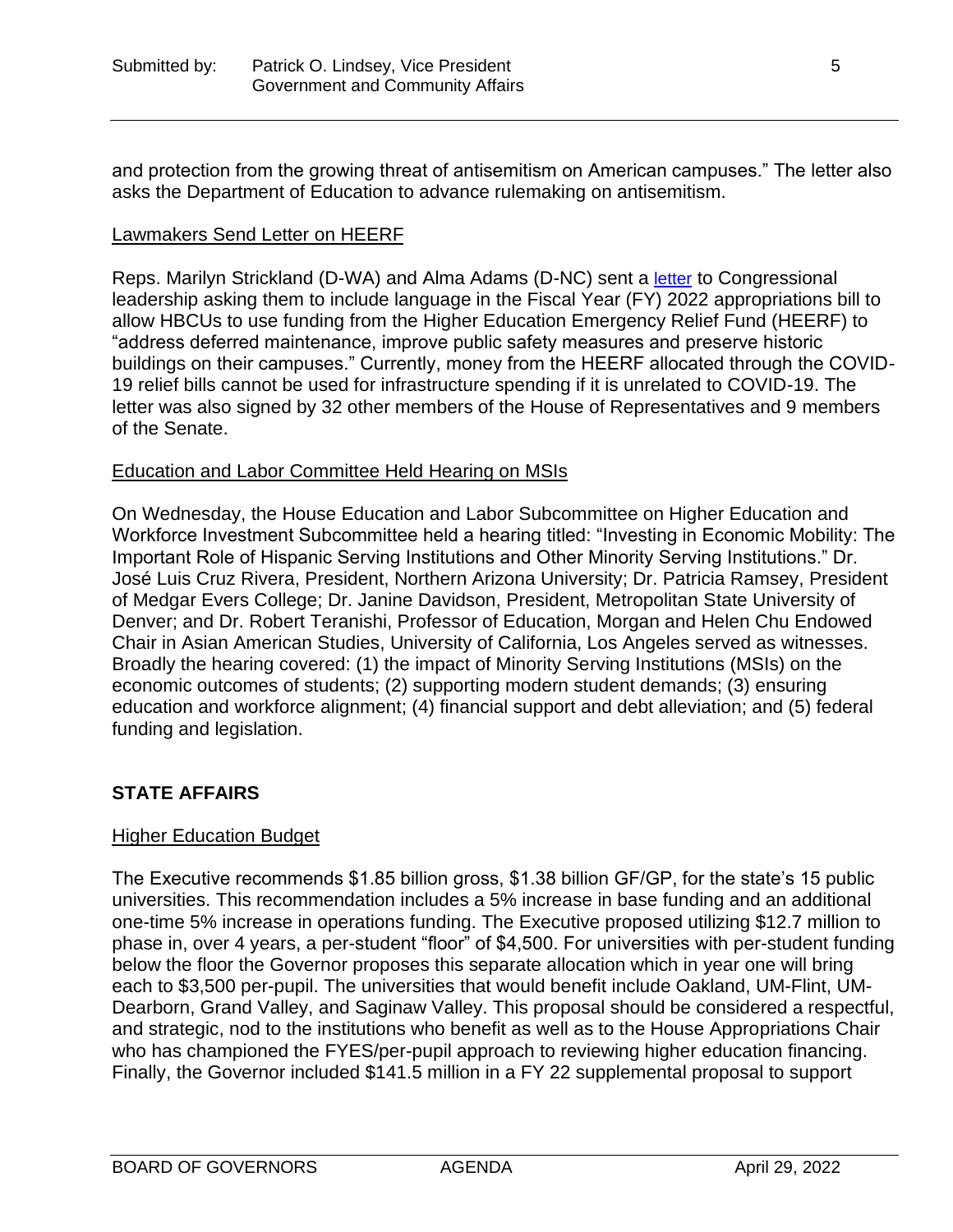deferred maintenance and information technology costs for universities, ITEM funding mentioned below.

In keeping with years past, the Governor retained usage of a tuition restraint for universities to be eligible for her proposed funding increases. Specifically, she recommended a 5.0%, or \$722 dollar per student, tuition restraint, which is two times the projected rate of inflation. Additionally, the Governor included a requirement that universities participate in the Michigan Transfer Network, reverse transfer agreements, and prohibiting consideration of high school dual enrollment when deciding if those credits transfer to university credits.

The Governor included an increase in both the Michigan Competitive Scholarship and the Michigan Tuition Grants, utilizing savings from instituting a cap on the Tuition Incentive Program (TIP) of 2.5 times the in-district rate of community college. The Michigan Competitive Scholarship award is increased from \$1,000 to \$1,200 and the Michigan Tuition Grant is increased from \$2,800 to \$2,900.

Specifically, **Wayne State University** was allocated \$213,499,700.00 in ongoing funding. This is an increase over the FY22 budget, however, the Executive utilized FY 20 as her base number for calculating overall increases. Broken down, Wayne State University will receive \$202,996,700 for operations, \$10,149,900 in operational support, and \$353,100 for the North American Indian Tuition Waiver. In addition to the ongoing funds, the Governor proposes an additional \$10,149,900 in one-time support bringing the total proposed investment for FY 23 to \$223,649,600. Wayne State would also receive \$13 million in the Governor's proposed FY 22 supplemental payment for information, technology, equipment, and maintenance (ITEM) funds to support costs associated with deferred maintenance and IT needs.

WSU has several active budget requests in addition to those mentioned above, and regardless of inclusion in the Executive Recommendation, we will be advocating for:

- Investing \$100 million dollars to support the construction of a new school of medicine building, jointly occupied by Karmanos Cancer Institute.
- Supporting MASU's request for a \$400 million dollar investment in the Michigan Competitive Scholarship.
- Supporting funding to grow the state's social work workforce.
- Supporting funding expand the C2 pipeline program to allow for mental health training opportunities for in-school and out of school personnel.

# **Legislation**

WSU DGCA continues to monitor state legislation and regulations that could impact our students, our faculty, our community, and our ability to carry out our mission. When formulating a university position, we work with internal subject matter experts to both craft the best position and to provide feedback to legislators. Further, we work collaboratively with both our URC partners and all 15 public universities to leverage our collective positions and create favorable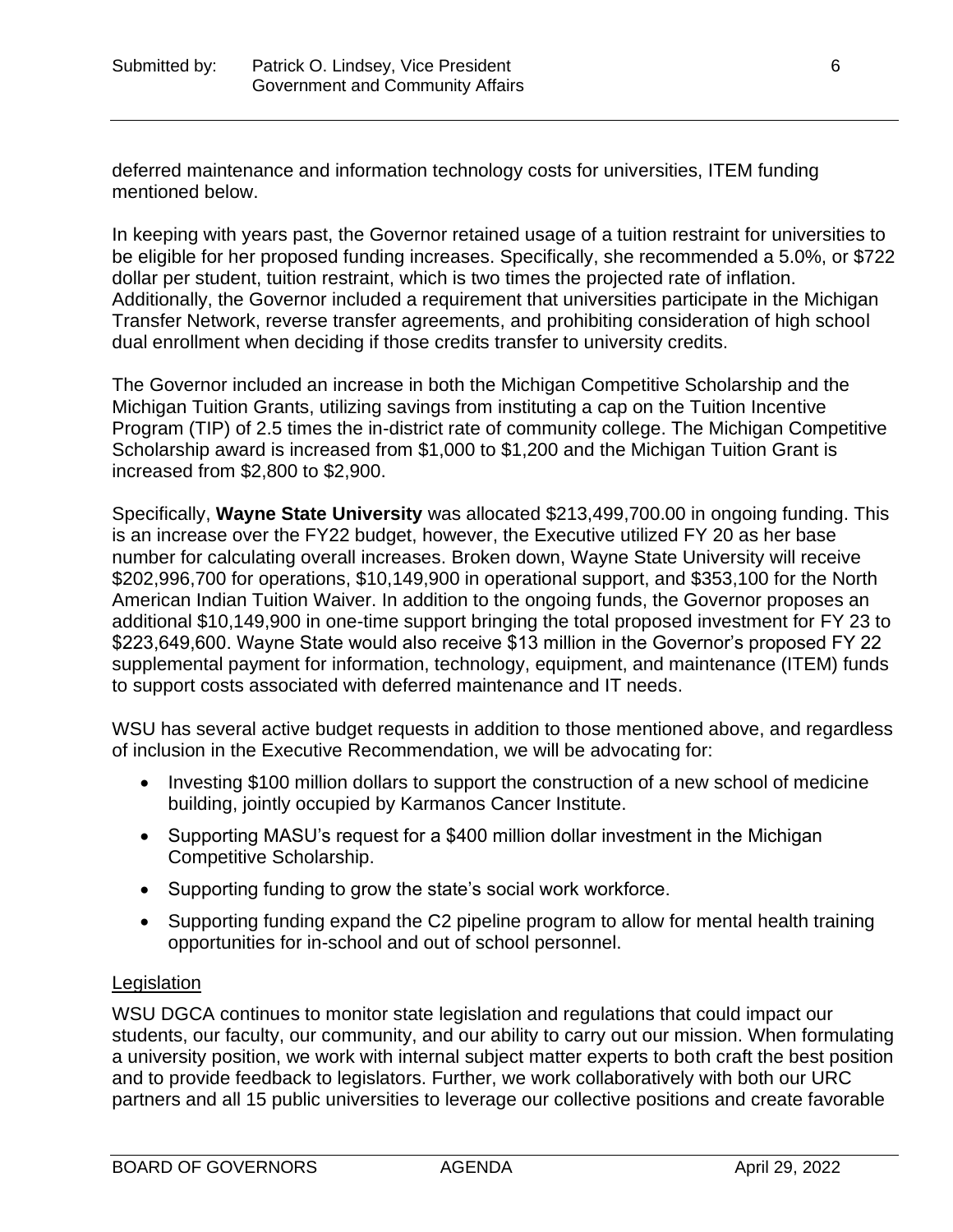outcomes as often as possible. We are currently monitoring, and actively engaging, on several pieces of legislation including, but not limited to, the following:

- House Bill 4512 (Hornberger) clarifying the removal procedures for university board members. WSU is monitoring this legislation.
- House Bill 4615 (Marino) requiring candidates for university boards to file a financial disclosure. WSU is monitoring this legislation.
- Senate Joint Resolution F (McBroom) requiring university board meetings to be open to the public. This is a constitutional amendment proposal requiring a heightened 2/3 vote of both chambers before being put onto the ballot during the next general election for approval by the people. WSU is monitoring this initiative.
- House Joint Resolution K (Hornberger) requiring university board meetings to be open to the public. This is a constitutional amendment proposal requiring a heightened 2/3 vote of both chambers before being put onto the ballot during the next general election for approval by the people. WSU is monitoring this initiative.
- Senate Bills 637 (Chang) and 638 (Outman) create important opportunities for coresponse models and community crisis responses teams to actively engage in the criminal legal process, potentially diverting individuals who would be better served through behavioral health interventions from the traditional criminal justice system. This legislation was actively informed by WSU team members and the WSU Center for Behavioral Health and Justice. WSU is supportive of these bills. These bills were signed by the Governor.
- Senate Bill 582 (Wojno) would prohibit a public body, including a university, from carrying out research involving canines. Legislation that aims to restrict, or arbitrarily eliminate the ability to conduct potentially life-saving research, is not something WSU supports.
- House Bill 5183 (Tate) which moves up the effective date of legislation signed last term allowing student athletes to be compensated for their name, image, or likeness. WSU is monitoring this legislation.
- House Bills 5556(Roth)-5557 (Damoose) allowing community colleges to offer a fouryear Bachelor of Science in Nursing (BSN) degree program. This legislation is a reintroduction and has been consistently reintroduced each legislative session for nearly 18 years. WSU opposes this legislation but is actively working with the bill sponsors to convene a stakeholder workgroup to discuss the issue, non-legislative solutions, and ways the legislature could leverage existing infrastructure to support rural healthcare needs.
- House Bills 5361 (VanSingel) and 5362 (Steckloff) would prohibit a community college from collecting local taxes if they began offering a new four-year degree program. This legislation is in response to HBs 5556-5557, and strategically creates opportunity to further the discussion around the roles of public post-secondary institutions in the state as well as their funding streams. WSU is supportive of this legislation.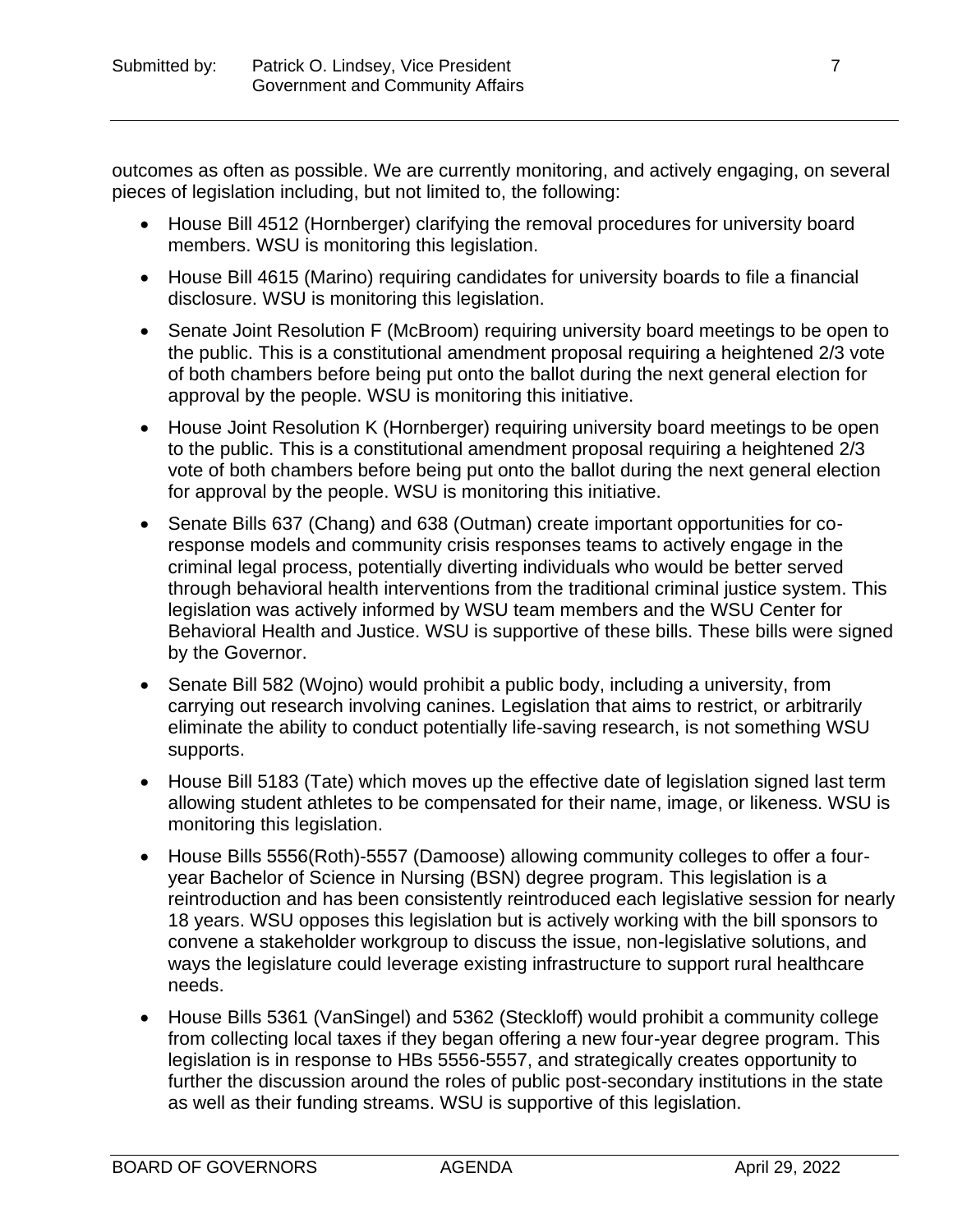# **GOVERNMENT HEALTH AFFAIRS**

### FY 23 Health Affairs Budget Requests

WSU submits several requests to MDHHS each budget cycle. Below is a summary of programs, the request, and the Governor's recommendation for each program. We are currently conducting meetings with state legislators to provide information on the programs and submit our funding requests.

1. MIDOCS: The MIDOCs program improves access to primary care in underserved areas across Michigan. In July, we will begin training 20 new physicians, making the total number of MIDOCs residents 52. These physicians have made a commitment to practice in a Michigan primary care health professional shortage area (HPSA) during and after training. Of Michigan's 83 counties, 75 counties have at least partial designation as a primary care HPSA. Studies indicate that resident physicians who train in these community settings are nearly three times more likely to practice in an underserved area after graduation.

#### **Request: \$6.4M Governor's Executive Recommendation: \$6.4M**

2. Psychiatric-Mental Health Nurse Practitioner Program Funding: Funding included in the House budget recommendation will allow the WSU College of Nursing (CON) to recruit, educate, and train an additional 32 Advanced Practice Psychiatric-Mental Health Nurse Practitioners and provide each new student with a one-time stipend to commit to practicing for two years in a medically underserved community upon program completion. The project will be accomplished through funding to WSU with oversight by the department and the office of nursing programs.

WSU CON has the *oldest* and *only* fully online Psychiatric-Mental Health Nurse Practitioner program in Michigan, allowing us to train students anywhere in the state. Overall, we have 84 students currently enrolled in this specialty. COVID-19 has only exacerbated the need for additional mental health providers. Psychiatric Mental Health NPs work with individuals, families, groups, and communities to address both psychical and mental health needs. They offer primary care and mental health care services. They are trained to assess, diagnose, and treat individuals and families with psychiatric disorders using therapeutic skills, including administering psychotherapies, and prescribing medications.

# **Request: \$1.573M Not included in the Governor's Recommendation**

3. Frontline Strong Together: WSU has been working with members of the law enforcement and fire communities to create programming in response to \$2.5 million in funding initially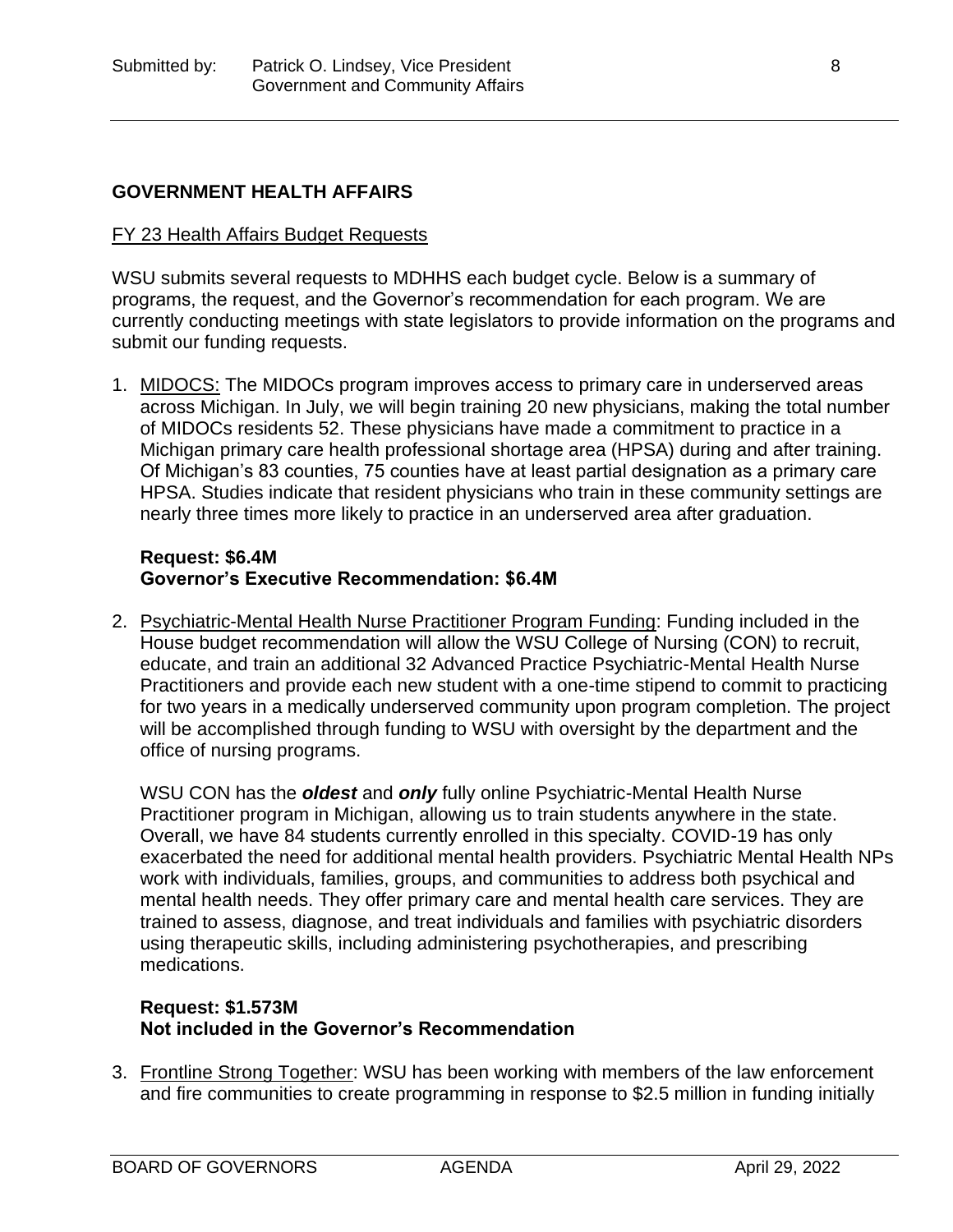included in the Fiscal Year 2021 budget. That funding allows for the creation and delivery of multidisciplinary support and services for first responders. While the initial funding will allow for the development and initial deployment of a program to provide care opportunities for first responders, we are supportive of continuing to fund this program, which will allow for long-term care opportunities to be designed and disseminated.

### **Request: \$2.5M Governor's Executive Recommendation: \$2.5M**

4. Lycaki Young**:** The Lycaki Young fund has allowed the WSU Department of Psychiatry to provide care to Michiganders who are low income and who experience severe and persistent mental illness. Services are provided for over 50,000 patients annually. Most patients served are indigent, uninsured, or enrolled in Medicaid or Medicare.

An increase in funding would allow for an expansion of current services and the creation of a new residency program in partnership with McLaren.

# **Request: \$10M** *(increase of \$4.4M)* **Governor's Executive Recommendation: \$5.6M**

5. Michigan Poison & Drug Information Center**:** The MiPDC has been the only poison center in Michigan since 2009. They are the 5<sup>th</sup> largest poison center in the nation. WSU took over the center in 2019. The MiPDC operates at high capacity to provide real-time exposure treatment, education, and prevention services free of charge to all callers 24 hours a day, 7 days a week, 365 days a year.

# **Request: \$1.2M Governor's Executive Recommendation: \$1.2M**

6. Wayne Health Mobile Units**:** WSU and the physician practice group, Wayne Health have run the Mobile Health Unit program since March of 2020. Initially, services focused on COVID-19 testing and vaccinations. The units are now expanding into primary care services. Much of the costs associated with the units and care for the uninsured are supported by the Michigan Department of Health and Human Services and WSU donors such as the Cielo Foundation, Ford Motor Co., among others.

As pandemic-related needs level out, the mobile health units will continue to and enhance their focus on identifying people with problems that could lead to chronic disease. The MHUs aim to rethink health care delivery, bringing care to people and meeting their needs in their community. An additional target for expansion will be work-site screenings, targeting those who do not have the flexibility to leave work for appointments.

# **Request: \$2.2M Not included in the Governor's Recommendation**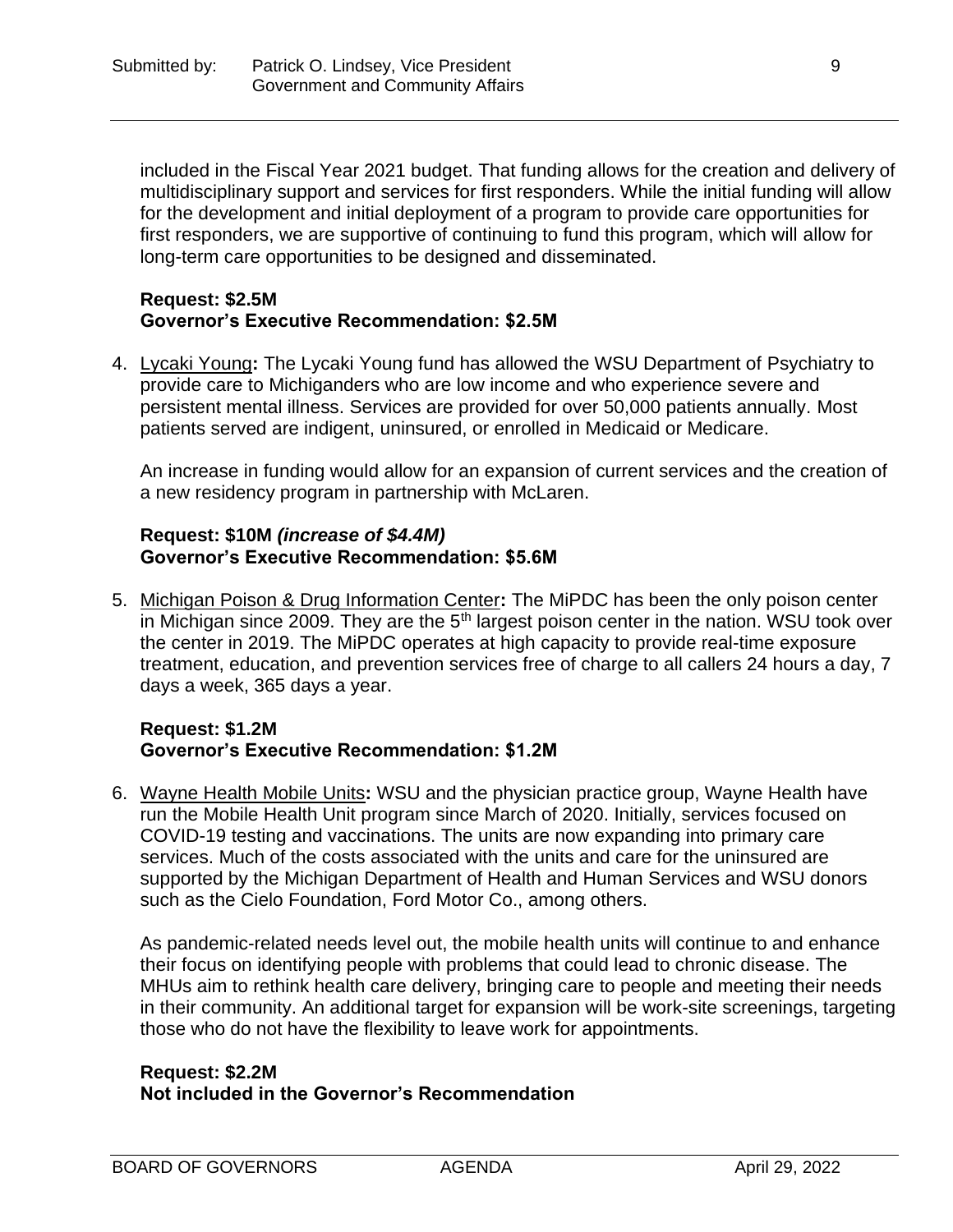7. Center for Behavioral Justice**:** To prepare social workers to partner with law enforcement, we propose a new crisis response certificate designed for current social work students or social workers to specialize in crisis response. We propose a \$1.65 million investment to support this pilot project over the course of five years. The end goal is to train 250 social workers in crisis response, enabling them to effectively work within the criminal justice/behavioral health/healthcare continuum.

### **Request: \$1.65M Not included in the Governor's Recommendation**

### Opioid Task Force:

The Opioid Task Force had its quarterly meeting on March 15. The group is composed of an interdisciplinary working group from the School of Medicine, College of Pharmacy, School of Social Work, College of Nursing, Law School, and CLAS.

During the most recent meeting, discussion topics included updates from the members on current activities across the university and updates on current opioid-related legislation at the state level. Additionally, an update was provided on the NaloxBox program. The program will allow for the placement of Narcan in some student housing buildings and other common areas. Trainings will be offered to anyone interested on how to identify signs of an overdose and how to administer doses of the Narcan. The initiative was led by the Student Senate and has support from the President and the Provost.

#### School of Medicine Engagement with Community Leaders:

Dr. Schweitzer and Dr. Roy, the Vice Dean of DEI at the SOM, are conducting meetings with community leaders and influencers in Detroit. The meetings are introductory in nature and for Drs. Schweitzer and Roy to form connections with key contacts. Thus far, we have focused on scheduling meetings with community health and wellness related organizations, women's health and LGBTQ primary care organizations, Latin, Arab, and Chaldean-American organizations, and religious leaders.

# **COMMUNITY AFFAIRS**

# President's Community Advisory Group (PCAG)

On Wednesday, March 30, 2022, the Division of Government and Community Affairs hosted the President's Community Advisory Group (PCAG) meeting via Zoom. PCAG meets quarterly and its purpose is to provide input, feedback, and guidance to President Wilson and the Division of Government and Community Affairs (DGCA) regarding the University's mission, strategic plan, and priorities. PCAG serves in an advisory capacity, not governance.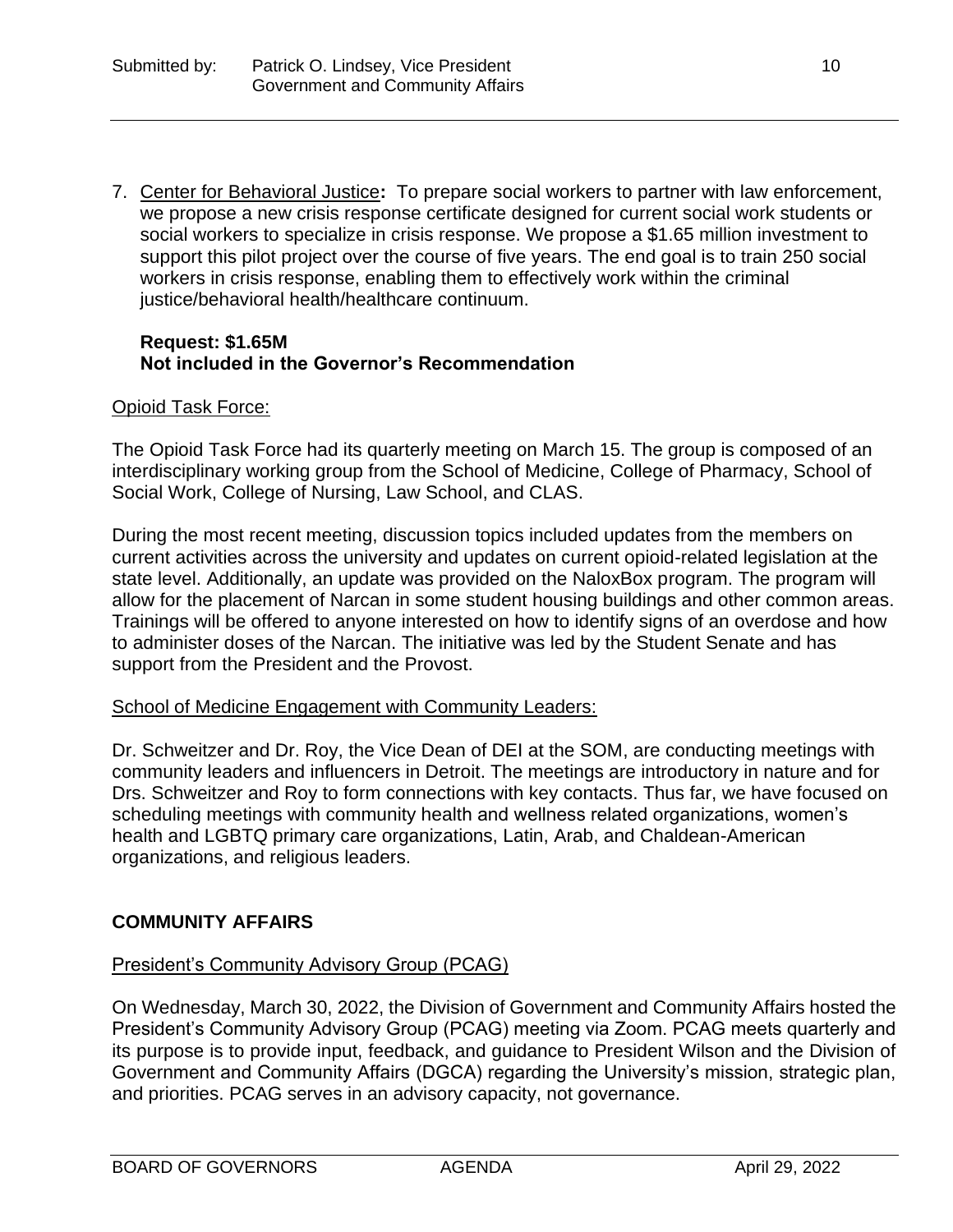The Spring 2022 meeting was held virtually and featured President Wilson providing a campus health update and an overview of the spring graduations; Provost Kornbluh gave an overview of WSU's new 5-year strategic plan; and Patrick Lindsey informed the group of the FY23 Higher Education Budget.

### Internal Support and External Community Engagement

Stacie Clayton, Community Affairs Director, continues to provide internal support and guidance to the university's various colleges, schools, and divisions:

- Coordinated a meeting with Dr. Shantalea Johns, WSU College of Social Work and Attendant Care to discuss their Autism Tuition Reimbursement Program designed to provide opportunities to increase enrollment of care specialists in WSU's schools and colleges.
- **EXEDED FIGHTS INTERTY Interative The Universe** Intervalse **Interchance Increase** parental involvement in student college enrollment decisions to attend WSU
- Developed, organized, and moderated the panel discussion, **Women Advancing Racial, Social & Gender Equality,** in honor of Women's History Month and as part of WSU's pre-Juneteenth activities
- Co-Presented with Ahmad Ezzeddine at the Strategic Leadership Meeting at Community Choice Credit Union to secure additional financial resources for WSU students.
- Coordinated meeting with Dr. Donovan Roy, WSU School of Medicine, and the leadership at Detroit PAL regarding a potential partnership for the upcoming Athletic Conference being coordinated by WSU SoM.

# Stacie Clayton honored as a Michigan Chronicle 2022 Woman of Excellence

Stacie Clayton, Director of Community Affairs at WSU has been named as a 2022 Woman of Excellence by the Michigan Chronicle. The Chronicle's Women of Excellence Awards celebrates local African American women who inspire others through their vision and leadership, exceptional achievements, and participation in community service. They are women who exemplify extraordinary stature, poise, and grace.

In 2022, the 15th year, The Chronicle will induct a new class of honorees who are champions of economic empowerment and diversity, backbone of religious and educational organizations, and driving forces in politics and community service into the exclusive society of 650 plus professional women who have previously received the distinction of Women of Excellence.